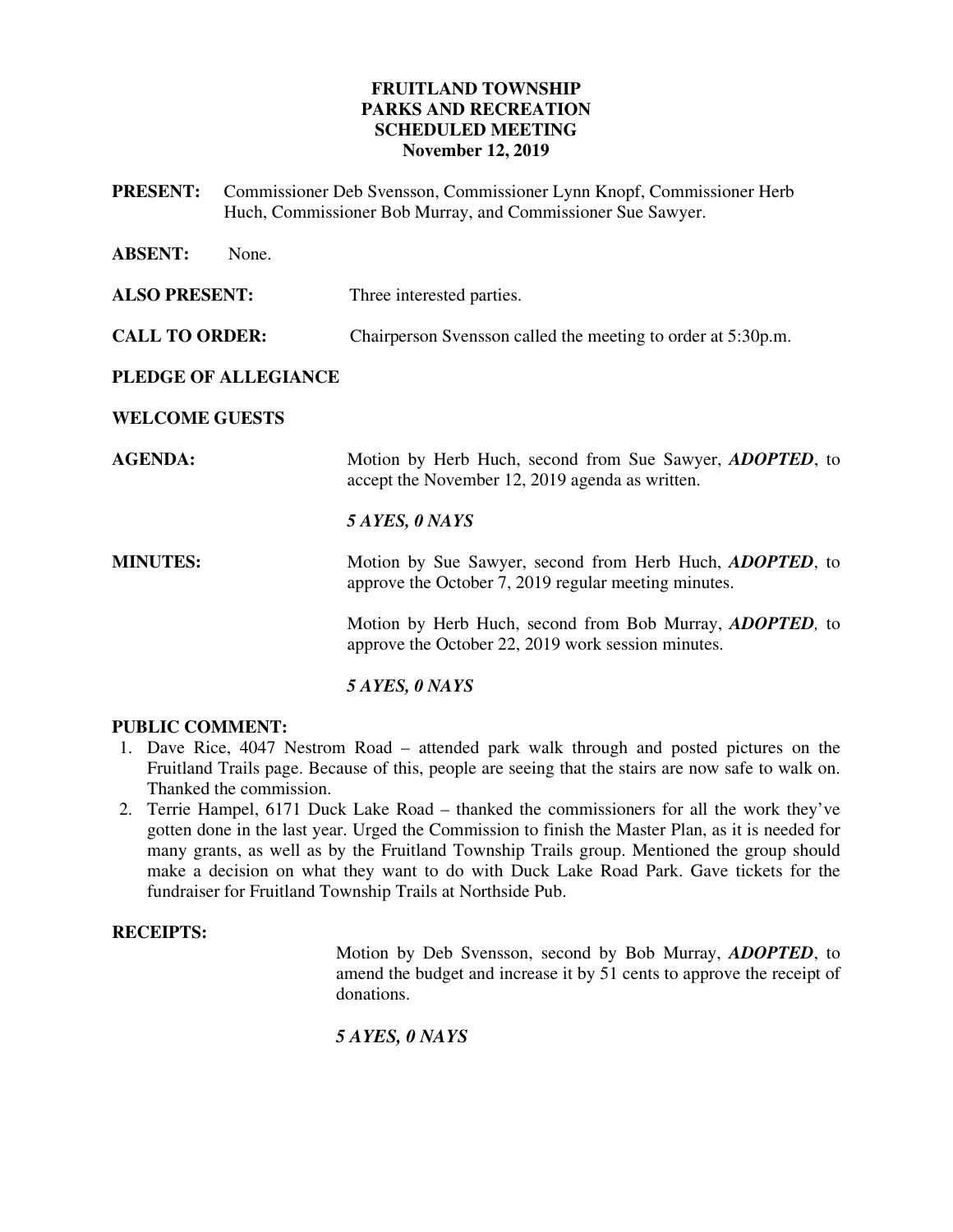## **DISBURSEMENTS:**

Chairperson Svensson reported disbursements activity as \$50.00 to Randy Smith for ball field winterization, \$165.00 to Kerkstra for the portable restroom, and \$56.65 to TruGreen for fertilization for total disbursements of \$271.65.

> Motion by Bob Murray, second from Herb Huch, *ADOPTED*, to pay total disbursements of \$271.65.

*5 AYES, 0 NAYS* 

*Roll Call Vote: Sawyer-Aye, Murray-Aye, Huch-Aye, Knopf-Aye, Svensson-Aye* 

## **UNFINISHED BUSINESS:**

## **1. Playground equipment**

Commissioner Murray stated that the Commission has received new proposals. He added that he and Commissioner Knopf met with Jeremy from Game Time. Commissioner Knopf stated that they should be receiving a plan by the end of the week. Landscape Structures also sent two plans.

Chairperson Svensson stated that the Commission needs to determine what their end goal is for the playground equipment. Commissioner Murray suggested taking a look at the plans they will receive and make a determination from there.

## **2. Tree trimming finalization**

Three quotes were received by the Commission for tree trimming, all having looked at and given quotes for the same trees. Kyle Jelinek quoted \$3,350.00, Bruce Berson quoted \$2,435.00 and RV Tree quoted \$5,000.00. It was mentioned that Bruce Berson has a full-time job, so there is concern about his availability to complete the job. The Commission agreed that they would like the job completed before spring. Commissioner Murray stated that he was most impressed with Kyle Jelinek because he was very professional and had the most knowledge regarding tree diseases, insects, etc. Because Kyle Jelinek is over budget, the commissioners agreed that they would move funds within their budget to cover his expenses.

> Motion by Lynn Knopf, second from Bob Murray, *ADOPTED*, to approve hiring Kyle Jelinek to complete the tree trimming in the amount of \$3,350.00.

# *5 AYES, 0 NAYS*

Recording Secretary Mary Mansfield informed the group that in order for money to be moved, a motion to request a budget amendment to do so will have to be made and approved before it can happen and before any work can be completed.

> Motion by Herb Huch, second from Bob Murray, *ADOPTED*, to request a budget amendment to move \$850.00 from Miscellaneous to tree trimming.

# *5 AYES, 0 NAYS*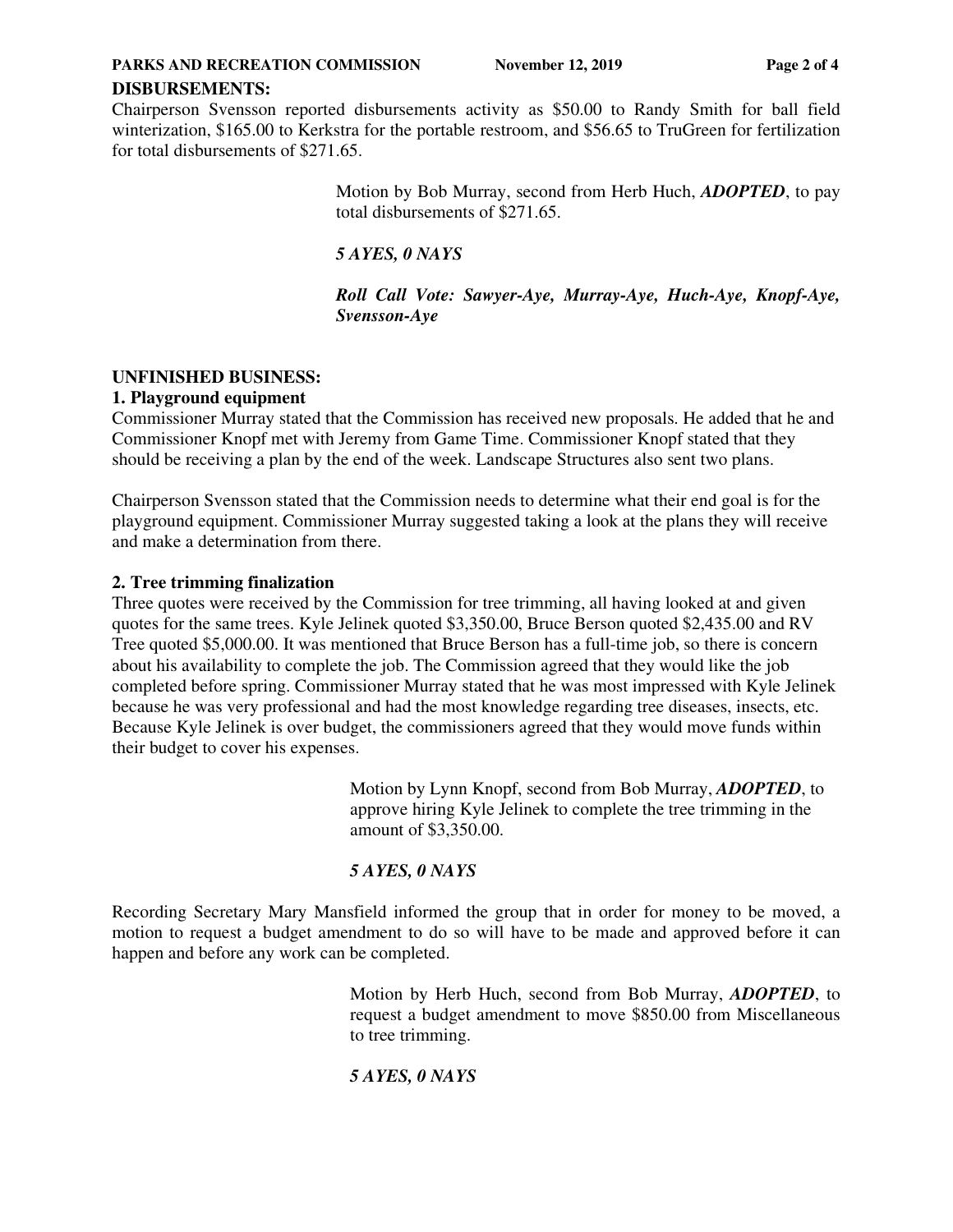### **3. Report on survey results**

Chairperson Svensson stated that she will complete the compiling of the results and will have them at the next meeting.

## **4. Proposed 2020 budget items**

Items that the Commission would like added to the budget for 2020 include tree trimming, fence repairs and possible installation, signs, playground equipment, surveys of the parks, grills at Nestrom Road Park, permanent picnic tables, a drain for the water at the second pavilion, pavilion maintenance, possibly painting tables at the pavilions, presentations, horseshoes, and pickleball. The group added that they will each come to the next meeting with ideas of what they would like to do and discuss it them.

## **5. Fall maintenance items**

The commissioners mentioned that the soccer nets have not been taken down and questioned whether the tennis nets have been taken down. They agreed to have this taken care of and will be determining if any other fall maintenance items need to be completed.

## **6. Muskegon Community Foundation grant**

Commissioner Knopf stated that the Community Foundation sent a positive letter that gave the Commission some indication of what direction to go into for the next round. The Commission will apply to the White Lake Community Fund next.

## **7. Updated year to date expense from budget**

This discussion will take place at another meeting.

## **8. Tennis court fencing**

Commissioner Huch stated that as far as safety goes, you can't get someone through the opening of the fencing. He added that it needs to be changed so emergency responders can get through, if necessary. Commissioner Murray stated that putting a gate in in the middle of each courts would be beneficial and take care of the issue. Commissioner Huch suggested making the gate at least 8 feet wide. The Commission will be getting quotes from fencing companies in regards to the fence repair on the courts. Chairperson Svensson suggested keeping an ongoing budget in place for the courts. She also added that it might be possible to use the money for tennis court crack repairs for this repair still this year. Commissioner Murray suggested getting a quote for the possible addition of a fenced in area for dogs as well.

## **PUBLIC COMMENT:**

1. Terrie Hampel, 6171 Duck Lake Road – gave the Commission an update on applying for grants.

2. Dave Rice, 4047 Nestrom Road – invited the commissioners to join his Facebook page for Fruitland Trails.

## **COMMISSIONER'S COMMENTS:**

Commissioner Knopf stated that she would have the report for the walk through of the park completed this week.

Commissioner Huch thanked everyone for coming to the meeting.

Chairperson Svensson stated that she will be sending out a follow ups for to-do lists to the Commission.